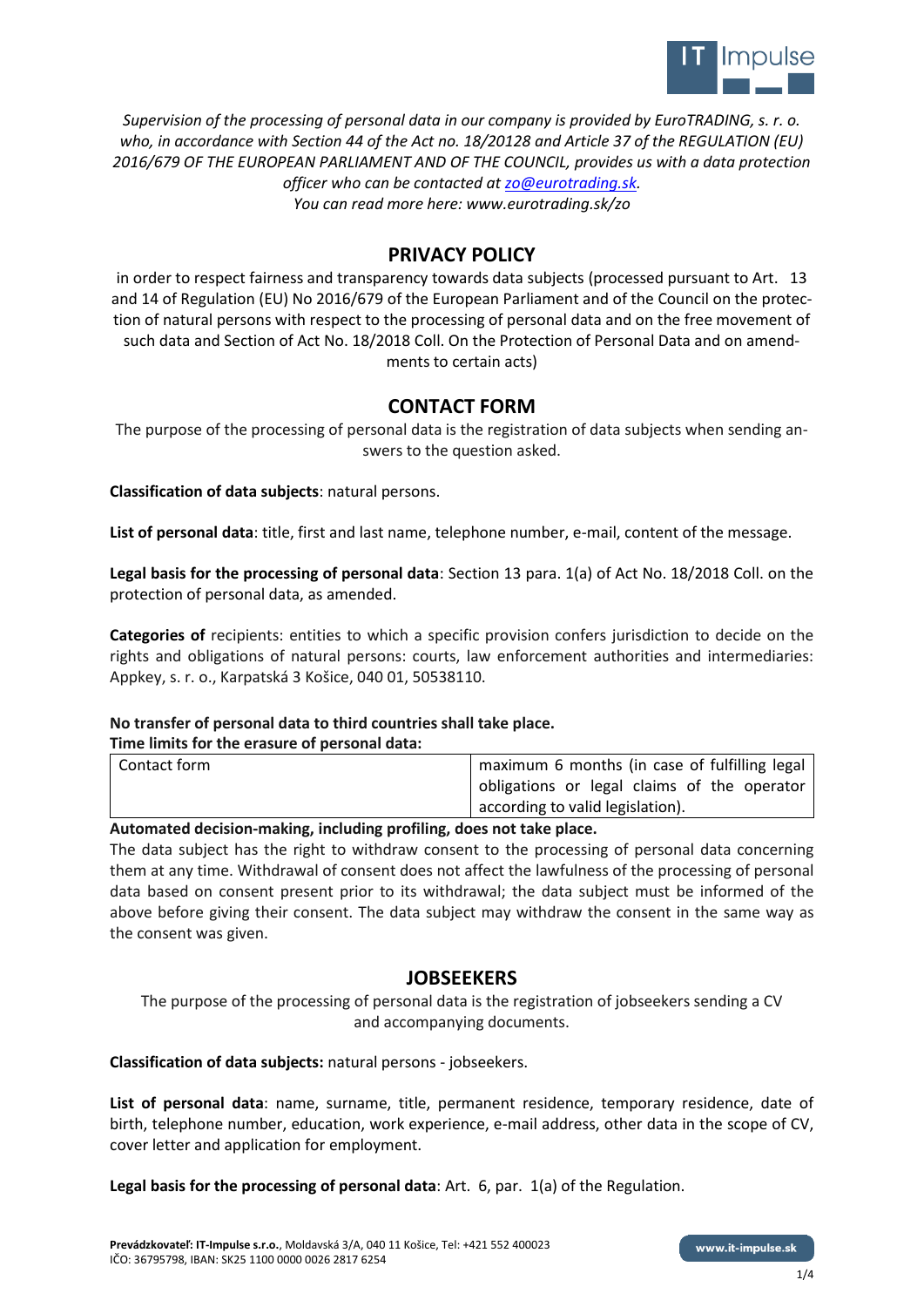

**Categories of recipients:** entities to which a specific provision confers jurisdiction to decide on the rights and obligations of natural persons: courts, law enforcement authorities and intermediaries: Appkey, s.r.o., Karpatská 3 Košice, 040 01, 50538110 and intermediaries: Main Sequence Technology, Inc., 4420 Sherwin Road Willoughby, OH 44094 US, 4409465214.

### **No transfer of personal data to third countries shall take place.**

| Time limits for the erasure of personal data: |  |
|-----------------------------------------------|--|
| $\mathsf{C}V\mathsf{S}$<br>1 vear             |  |

### **Automated decision-making, including profiling, does not take place.**

The data subject has the right to withdraw consent to the processing of personal data concerning them at any time. Withdrawal of consent does not affect the lawfulness of the processing of personal data based on consent present prior to its withdrawal; the data subject must be informed of the above before giving their consent. The data subject may withdraw the consent in the same way as the consent was given.

# **REQUESTS BY DATA SUBJECTS TO EXERCISE RIGHTS**

The purpose of the processing of personal data is to record and process requests of data subjects in the exercise of rights under the Regulation.

**Classification of data subjects:** natural persons - data subjects / applicants.

**List of personal data:** title, first and last name, permanent residence, e-mail address.

**Legal basis for the processing of personal data:** Section. 6 par. 1(c) of the Regulation.

**Categories of recipients:** entities to which a specific provision confers jurisdiction to decide on the rights and obligations of natural persons: courts, law enforcement authorities.

## **No transfer of personal data to third countries shall take place.**

### **Time limits for the erasure of personal data:**

| لممملع مرامه عمد مممام لمعزازكمعت معزامينا معزارا مسلمته ومزمزمماء اممعومسمعير |  |
|--------------------------------------------------------------------------------|--|

**Automated decision-making, including profiling, does not take place.**

In order to comply with the principle of minimization, all personal data provided by you are a necessary legal requirement for fulfilling the purpose of their processing.

## **MAIL**

The purpose of the processing of personal data is the registration of incoming and outgoing mail.

**List of personal data**: name, surname, title, address, organization name, job title, e-mail address, subject and content of the mail.

**Legal basis for the processing of personal data:** Act No. 395/2002 Z. z. on archives and registers and on amendments to certain acts, as amended.

**Categories of recipients**: entities to which a specific provision confers jurisdiction to decide on the rights and obligations of natural persons: courts, law enforcement authorities and intermediaries: Job Impulse GmbH, Zur Laubenheimer Hohe 19, Mainz 551 29, Germany, 42869

**No transfer of personal data to third countries shall take place. Time limits for the erasure of personal data:**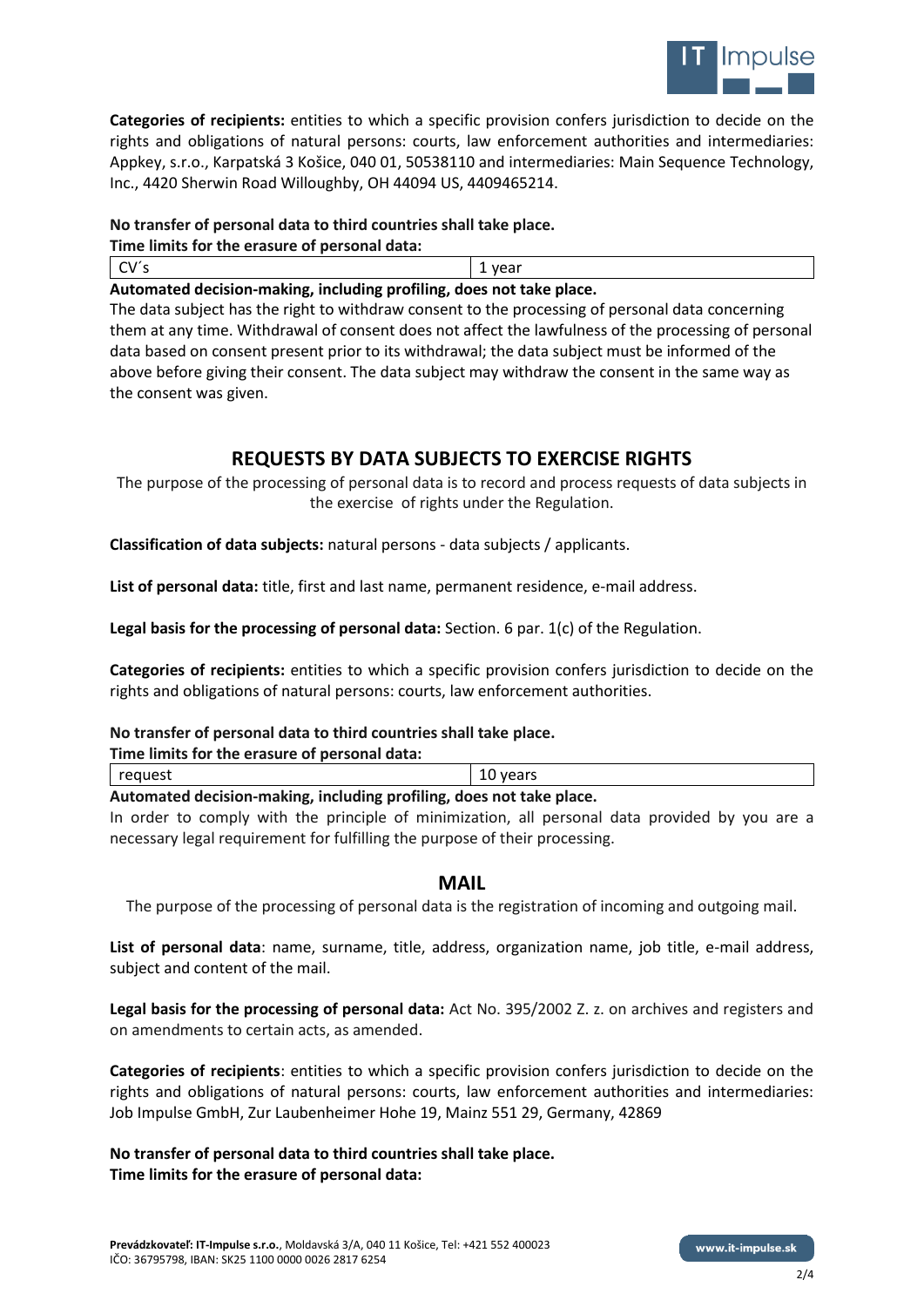

| Regular correspondence | vears<br>$\overline{\phantom{0}}$ |
|------------------------|-----------------------------------|
|                        |                                   |

**Automated decision-making, including profiling, does not take place.**

In order to comply with the principle of minimization, all personal data provided by you are a necessary legal requirement for fulfilling the purpose of their processing.

## **CLOSED-CIRCUIT CAMERA SYSTEM**

The purpose of the processing of personal data is to protect order and security, crime detection, protection of the health and property of the controller and data subjects.

**Classification of data subjects:** persons located in the area monitored by CCTV

**List of personal data:** CCTV footage

**Legal basis for the processing of personal data:** Section 6 par. 1(f) of the Regulation.

**Categories of recipients:** entities to which a specific provision confers jurisdiction to decide on the rights and obligations of natural persons: courts, law enforcement authorities.

#### **No transfer of personal data to third countries shall take place.**

**Time limits for the erasure of personal data:**

audio / video recording and a set of a set of a set of a set of a set of a set of a set of a set of a set of a

**Automated decision-making, including profiling, does not take place.**

The main legitimate interest is the protection of the property, financial and other interests of the controller, as well as the protection of the property, life and health of the data subjects.

### **Data subjects whose personal data are processed for specific purposes may exercise the following rights:**

Right to request access to your personal data - Right to rectification of personal data - Right to erasure of personal data - Right to restriction of processing of personal data - Right to object to the processing of personal data - Right to transfer their personal data - Right to lodge a complaint with the supervisory authority, i.e. Office for Personal Data Protection of the Slovak Republic.

These rights of the data subject are specified in the Art. 15 to 21 of the Regulation. The data subject can exercise these rights in accordance with the Regulation and other relevant legislation. Against the controller, the data subject may exercise their rights by written request or by electronic means. Where the data subject requests the oral disclosure of information, the information may be so provided in case the person concerned has established their identity.

**IT-Impulse s.r.o.** has taken all appropriate personal, organizational and technical measures to maximally protect your personal data in order to reduce the risk of misuse as much as possible. In accordance with our obligation pursuant to Art. 34 of the Regulation, we inform you as data subjects that if there is a situation where, as a controller, we violate the protection of your personal data in a way that is likely to lead to a high risk to the rights and freedoms of natural persons, we will notify you without undue delay.

The laws and related methods of processing your personal data may change. If we choose to update this policy, we will post changes on our website and inform you of the same. In cases where there is to be a more fundamental change to this policy, or where we are required to do so by law, we will inform you in advance. We ask you to read this policy carefully and to review this policy regularly when you continue to communicate with us or use our website.

If you have any question about the processing of your personal data, including the exercise of the above rights, you can contact our Data Protection Officer provided by EuroTRADING s.r.o.